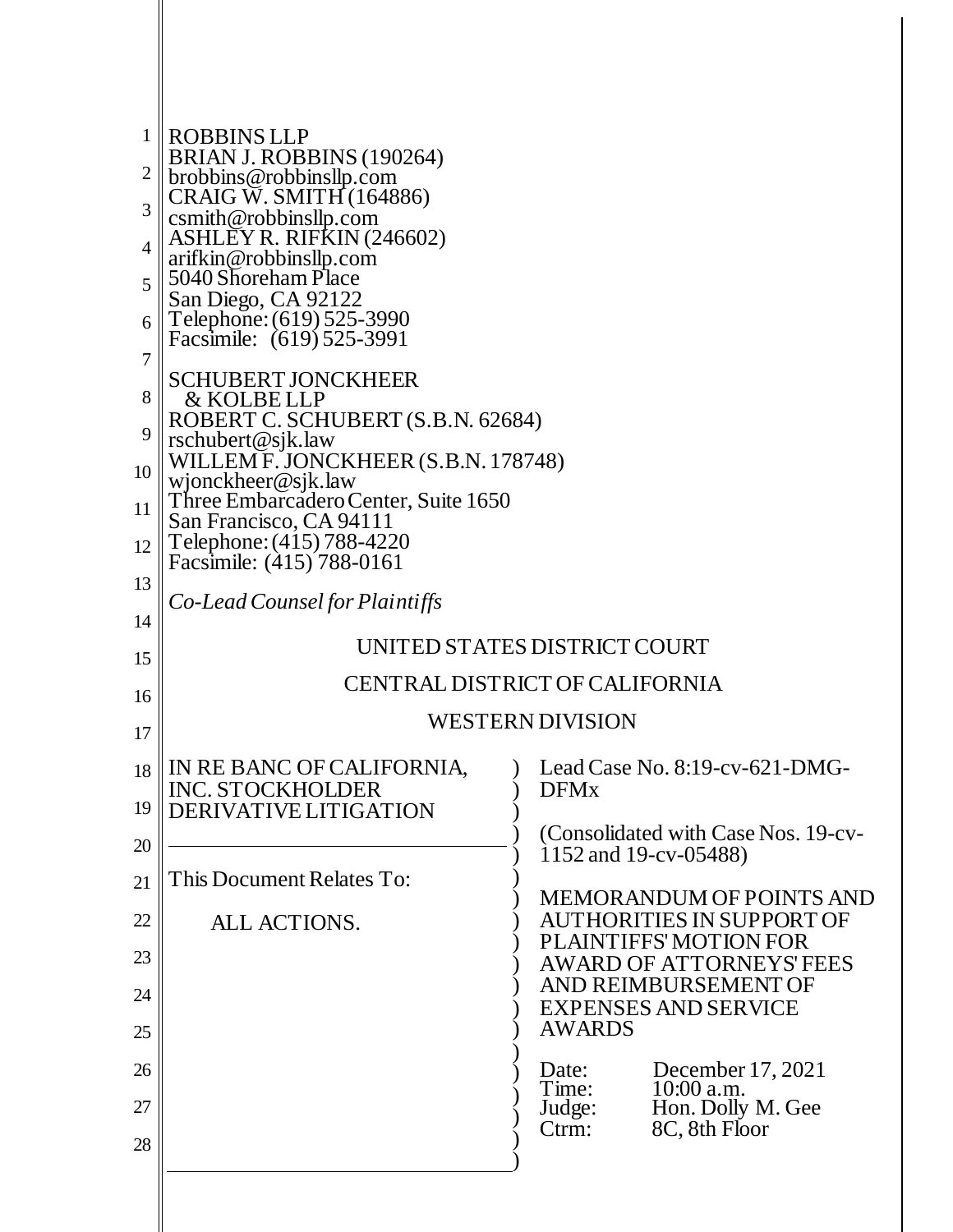| $\mathbf{1}$        | <b>TABLE OF CONTENTS</b> |                 |                                                                                                                     |
|---------------------|--------------------------|-----------------|---------------------------------------------------------------------------------------------------------------------|
| $\mathfrak{2}$      | I.                       |                 |                                                                                                                     |
| 3                   | Π.                       |                 | FACTUAL AND PROCEDURAL BACKGROUND3                                                                                  |
| $\overline{4}$<br>5 | Ш.                       |                 | THE FEE AND EXPENSE AMOUNT SHOULD BE APPROVED3                                                                      |
| 6                   |                          | A.              | Plaintiffs' Counsel Are Entitled to an Award of Fees Under the                                                      |
| 7<br>8              |                          | <b>B.</b>       | The Requested Fee and Expense Amount Is Fair and<br>Reasonable in Light of the Substantial Benefits Obtained4       |
| 9<br>10             |                          |                 | Two New Independent Directors and Ongoing Board<br>1.                                                               |
| 11                  |                          |                 | 2.                                                                                                                  |
| 12                  |                          |                 | 3.                                                                                                                  |
| 13<br>14            |                          |                 | Mandatory Attendance at Shareholder Meetings  8<br>4.                                                               |
| 15<br>16            |                          |                 | 5.<br>Comparable Derivative Settlements Support the Fee and                                                         |
| 17                  |                          | $\mathcal{C}$ . | The Other Ninth Circuit Factors Support the Requested Award 11                                                      |
| 18<br>19            |                          | D.              | The Time and Effort Required—a Lodestar Cross-Check<br>Supports the Reasonableness of the Fee and Expense Amount 12 |
| 20                  | IV.                      |                 | THE SERVICE AWARDS SHOULD BE APPROVED 15                                                                            |
| 21                  | V.                       |                 |                                                                                                                     |
| 22                  |                          |                 |                                                                                                                     |
| 23                  |                          |                 |                                                                                                                     |
| 24                  |                          |                 |                                                                                                                     |
| 25                  |                          |                 |                                                                                                                     |
| 26                  |                          |                 |                                                                                                                     |
| 27<br>28            |                          |                 |                                                                                                                     |
|                     |                          |                 |                                                                                                                     |
|                     |                          |                 | $-i-$                                                                                                               |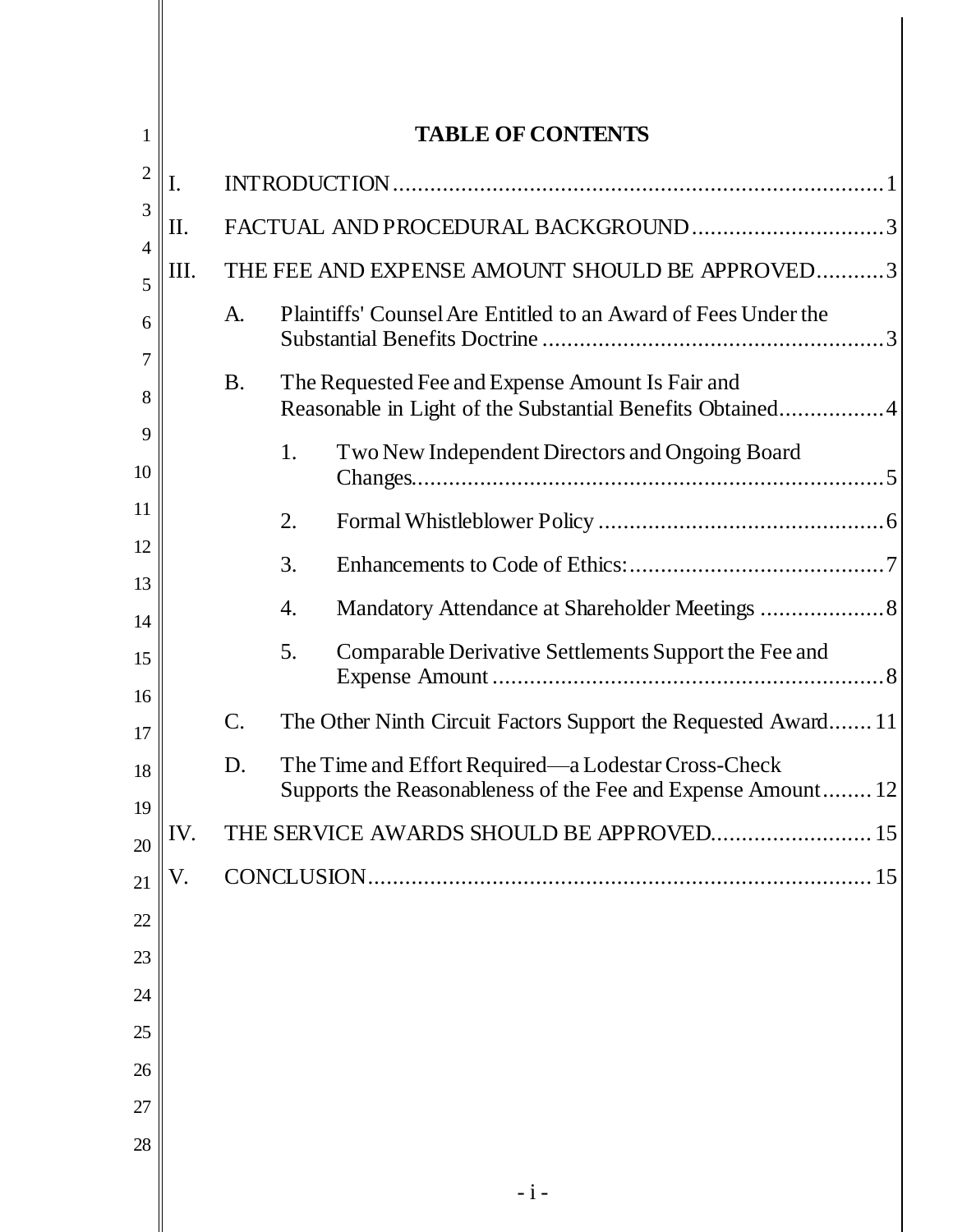|                     | <b>TABLE OF AUTHORITIES</b>                                                                               |  |  |  |  |
|---------------------|-----------------------------------------------------------------------------------------------------------|--|--|--|--|
| 1<br>$\overline{2}$ | <b>CASES</b>                                                                                              |  |  |  |  |
| 3<br>4              | Basaraba v. Greenberg,<br>No. CV 13-5061 PSG (SHX), 2014 WL 12591677 (C.D. Cal.                           |  |  |  |  |
| 5                   | Bennett v. SimplexGrinnell LP,                                                                            |  |  |  |  |
| 6                   | No. 11-cv-01854-JST, 2015 WL 12932332 (N.D. Cal. Sept. 3,                                                 |  |  |  |  |
| 7                   |                                                                                                           |  |  |  |  |
| 8                   | Farrar v. Hobby,                                                                                          |  |  |  |  |
| 9                   |                                                                                                           |  |  |  |  |
| 10                  | In re Activision Blizzard, Inc. S'holder Litig.,                                                          |  |  |  |  |
| 11                  |                                                                                                           |  |  |  |  |
| 12<br>13            | In re Google Inc. S'holder Derivative Litig.,<br>No. CV 13-11-04248-PJH, 2015 WL 12990195 (N.D. Cal. Jan. |  |  |  |  |
| 14<br>15            | In re MRV Communs., Inc. Derivative Litig.,<br>No. CV 08-3800 GAF, 2013 WL 2897874 (C.D. Cal. June 6,     |  |  |  |  |
| 16                  | In re Rambus Inc. Derivative Litig.,                                                                      |  |  |  |  |
| 17                  | No. C 06-3513 JF (HRL), 2009 WL 166689 (N.D. Cal. Jan. 20,                                                |  |  |  |  |
| 18                  |                                                                                                           |  |  |  |  |
| 19                  | In re Schering-Plough Corp. S'holders Derivative Litig.,                                                  |  |  |  |  |
| 20                  |                                                                                                           |  |  |  |  |
| 21                  | In re TerraForm Power, Inc. Derivative Litigation,                                                        |  |  |  |  |
| 22                  |                                                                                                           |  |  |  |  |
| 23                  | In re Vitalink Commc'ns Corp. S'holders Litig.,                                                           |  |  |  |  |
| 24                  | No. 12085, 1991 WL 238816 (Del. Ch. Nov. 8, 1991) 11                                                      |  |  |  |  |
| 25                  | Klein v. City of Laguna Beach,                                                                            |  |  |  |  |
| 26                  |                                                                                                           |  |  |  |  |
| 27                  | Maher v. Zapata Corp.,                                                                                    |  |  |  |  |
| 28                  |                                                                                                           |  |  |  |  |
|                     | $-ii -$                                                                                                   |  |  |  |  |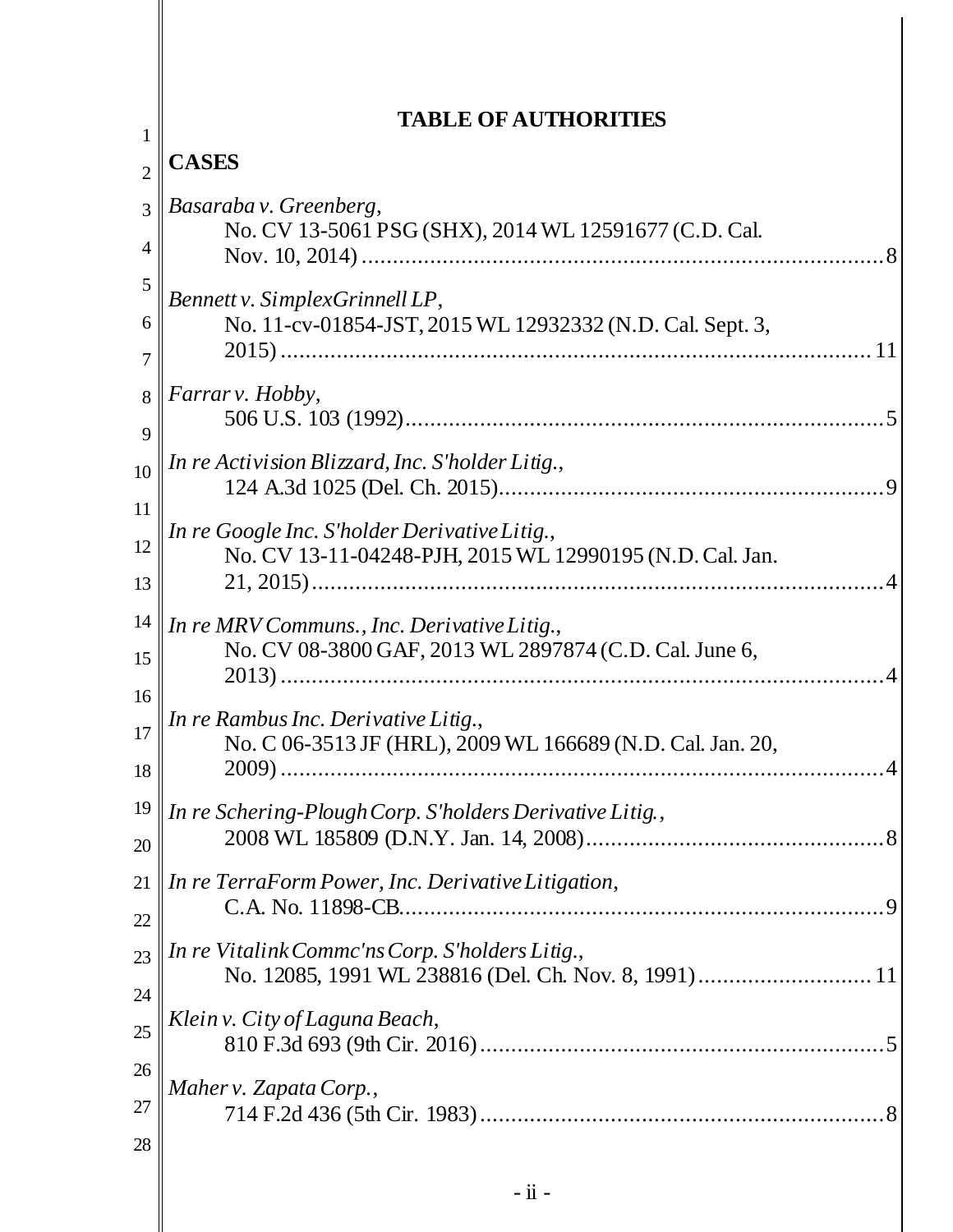| $\mathbf{1}$             | Mills v. Elec. Auto-Lite Co.,                                                  |
|--------------------------|--------------------------------------------------------------------------------|
| $\overline{2}$<br>3<br>4 | Roberti v. OSI Sys., Inc.,<br>No. CV-13-09174 MWF (MRW), 2015 WL 8329916 (C.D. |
| 5<br>6                   | Unite Nat'l Ret. Fund v. Watts,                                                |
| 7<br>8                   | Vizcaino v. Microsoft Corp.,                                                   |
| 9                        | <b>STATUTES, RULES &amp; OTHER AUTHORITIES</b>                                 |
| 10                       | Md. Code Ann., Corps. & Ass'ns                                                 |
| 11                       |                                                                                |
| 12                       |                                                                                |
| 13                       |                                                                                |
| 14                       |                                                                                |
| 15                       |                                                                                |
| 16                       |                                                                                |
| 17                       |                                                                                |
| 18                       |                                                                                |
| 19                       |                                                                                |
| 20                       |                                                                                |
| 21                       |                                                                                |
| 22                       |                                                                                |
| 23                       |                                                                                |
| 24                       |                                                                                |
| 25                       |                                                                                |
| $26\,$                   |                                                                                |
| 27                       |                                                                                |
| 28                       |                                                                                |
|                          | $-$ iii $-$                                                                    |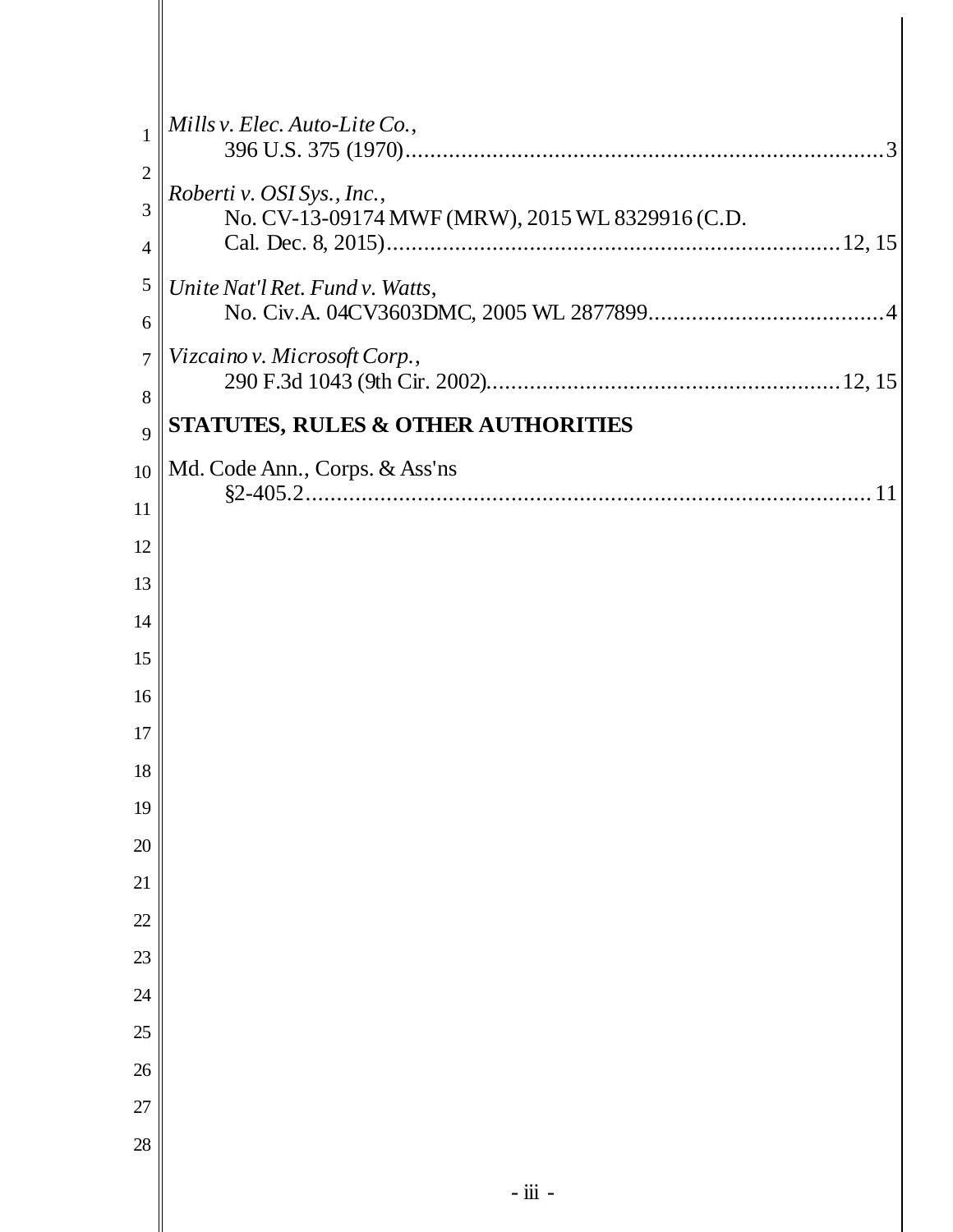#### <span id="page-4-0"></span>1 **I. INTRODUCTION**

2 3 4 5 6 7 As detailed in Memorandum of Points and Authorities in Support of Plaintiffs' Motion for Final Approval of Derivative Settlement ("FA Mem." or "Final Approval Memorandum"), the Settlement confers substantial benefits upon Banc.<sup>1</sup> These benefits warrant approval of Plaintiffs' Counsel's requested fee and expense amount of \$1.5 million (the "Fee and Expense Amount") under the substantial benefits doctrine.

8 9 10 The Settlement is comprised of critical corporate governance reforms ("Reforms") that directly address the alleged wrongdoing by transforming Banc into a more independent and accountable Company focused on compliance.

11 12 13 14 15 16 17 18 19 20 21 22 23 To begin, Plaintiffs' Counsel's efforts were significant and material factors in the appointment of two new independent directors to the Board, in addition to ongoing Board changes. Achieving this significant Board turnover is an outstanding result in this Action. At the time Plaintiffs first issued their litigation demands, Banc's Board was allegedly tainted by serious conflicts of interest, secret allegiances, attempts to gain power over the Board and exclude other directors, and efforts to push whistleblowers out of the Company. Since then, ongoing Board changes reflect: (i) the departure of significant wrongdoers; and (ii) the appointment of new directors who appear independent from the other directors and free of damaging conflicts of interest. Now, nine of the ten members of the Board are independent, and the Board is no longer comprised of a majority of conflicted directors. Obtaining an independent Board was a critical step toward addressing the alleged wrongdoing and improving the Company's culture, from the top down.

24

25 26

l

<sup>27</sup> 28 <sup>1</sup> Unless otherwise defined, all capitalized terms used herein shall have the same meanings as set forth in the Amended Corrected Stipulation and Agreement of Settlement filed September 27, 2021, ECF No. 120 ("Stip.").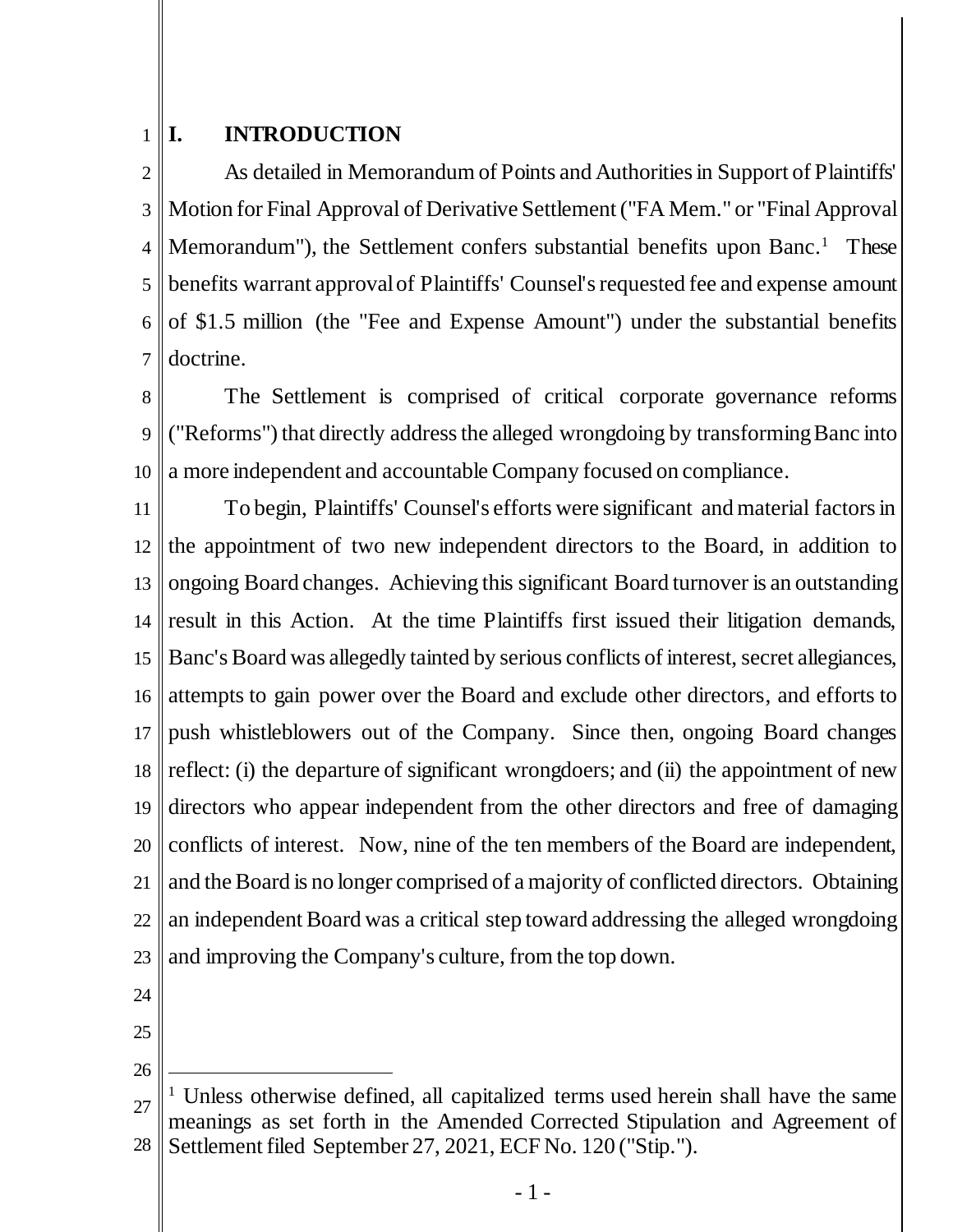1 2 3 The Reforms also require that each director attend the Company's annual shareholder meeting (absent certain exceptions), which makes these independent directors available to answer stockholder questions and more accountable.

4 5 6 7 8 9 10 11 12 Plaintiffs' efforts were also substantial and material factors in obtaining a stand-alone Whistleblower Policy, which included significant enhancements to the Company's prior practices. At the time Plaintiffs issued their litigation demands, Banc's Code of Ethics noted that potential violations could be reported anonymously to certain individuals within the Company. There was no reference to an independent whistleblower hotline, and there was not a formal Whistleblower Policy. As highlighted by the alleged wrongdoing, Banc's whistleblower controls failed. Thus, achieving this policy was critical to addressing serious allegations that whistleblower reports were ignored and whistleblowers retaliated against.

13 14 15 The Reforms also include amendments to Banc's Code of Ethics, which now references the Company's independent whistleblower hotline, and also requires heightened requirements to obtain a waiver from the rules set forth in the Code.

16 17 18 19 Collectively, these Reforms will confer immediate and lasting value upon Banc by significantly enhancing the independence of the Board, and helping to transform the Company's culture to one focused on compliance and detecting and remedying potential wrongdoing.

20 21 22 23 24 25 26 27 The reasonableness of the requested Fee and Expense Amount is underscored when the benefits achieved are compared to similar governance-only, derivative settlements. For instance, as detailed below, the Delaware Court of Chancery, a leading Court on issues of shareholder litigation and corporate governance, has opined that obtaining a single "independent director alone" warrants attorneys' fees of approximately *one million dollars* to plaintiffs' counsel. Tr. at 41:12-15, 42:8- 11, *In re Tile Shop Holdings, Inc. S'holder Derivative Litig.*, No. 10884-VCG (Del. Ch. Aug. 23, 2018) (attached as Ex. 1 to the Declaration of Willem F. Jonckheer

28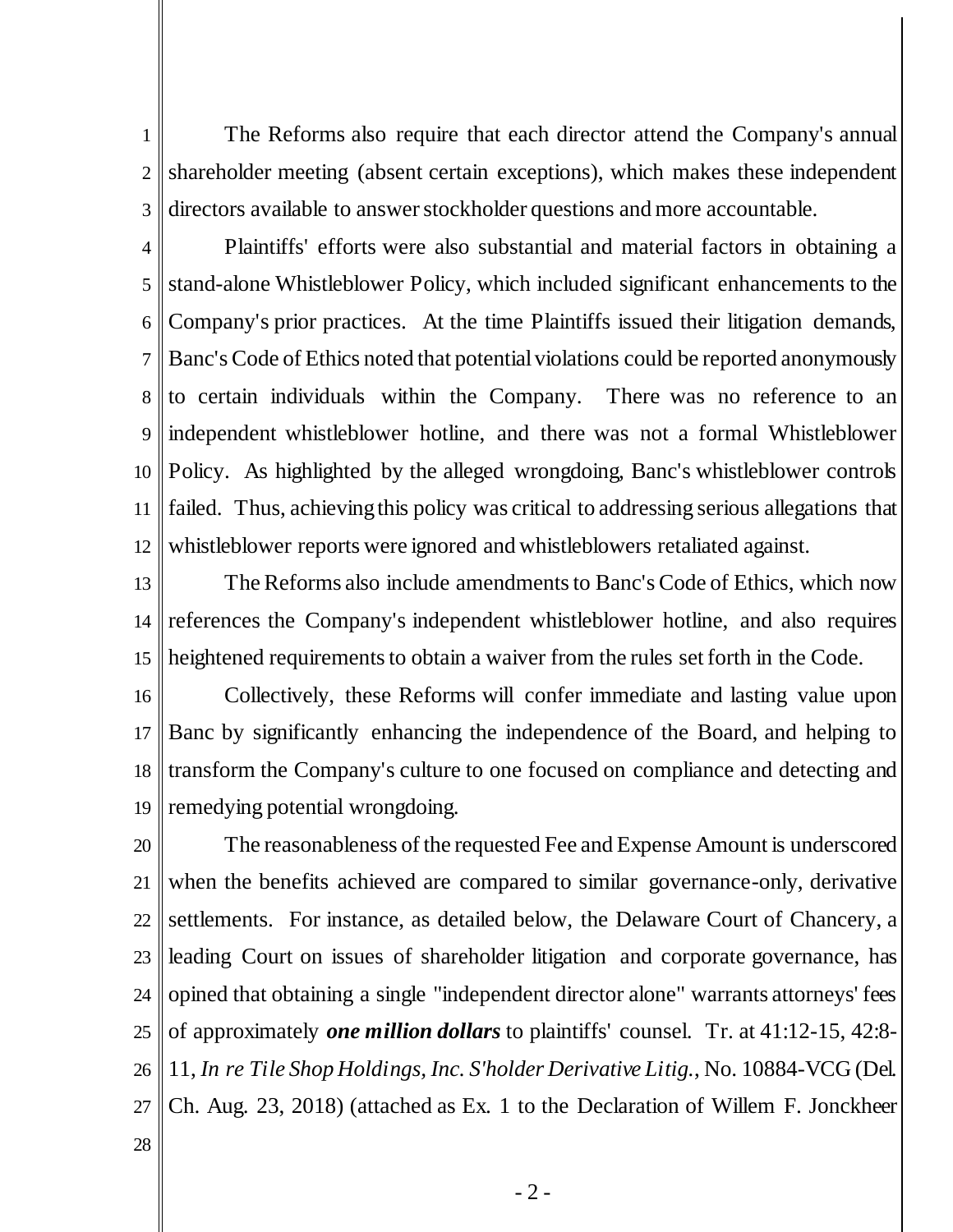1 2 ("Jonckheer Decl." or "Jonckheer Declaration"). Here, the Settlement achieves two independent directors, among additional, excellent Reforms.

3

4 5 calculations (for purposes of convenience and efficiency, Plaintiffs' Counsel 6 7 8 9 The reasonableness of the requested Fee and Expense Amount is further confirmed by a lodestar cross-check. Even with significant time excluded from their excluded all time negotiating fees, drafting the Stipulation of Settlement, and seeking approval of the Settlement), Plaintiffs' Counsel seek a very modest multiplier of approximately 1.1, which is far below the multipliers often awarded in the Ninth Circuit (especially in wholly contingent litigation).

10 11 12 13 14 15 In accordance with the Court's Amended Preliminary Approval Order (ECF No. 121), Notice was disseminated, which informed investors that "Plaintiffs' Counsel intend to file an application to the Court for an award of attorneys' fees and litigation expenses in an amount not to exceed \$1,500,000." *See* ECF No. 122 at 11. To date, Plaintiffs' Counsel have not received any objections(the deadline to submit objections is November 19, 2021). *See* ECF No. 121, ¶11.

16 17 In sum, and as detailed herein, the requested Fee and Expense Amount is fair and reasonable and should be approved.

#### <span id="page-6-0"></span>18 **II. FACTUAL AND PROCEDURALBACKGROUND**

19 20 21 A detailed background of the facts and procedural history of this consolidated action is set forth in the Jonckheer Declaration, filed herewith, as well as in the Final Approval Memorandum.

# 22

24

# <span id="page-6-2"></span><span id="page-6-1"></span>**III. THE FEE AND EXPENSE AMOUNTSHOULD BE APPROVED**

23

# <span id="page-6-3"></span>**A. Plaintiffs' Counsel Are Entitled to an Award of Fees Under the Substantial Benefits Doctrine**

25 26 27 28 Under the substantial benefits doctrine, counsel who prosecute a derivative action that confers benefits on the corporation are entitled to an award of attorneys' fees and costs. *Mills v. Elec. Auto-Lite Co.*, 396 U.S. 375, at 395-96 (1970) ("a corporation may receive a 'substantial benefit' from a [lawsuit], justifying an award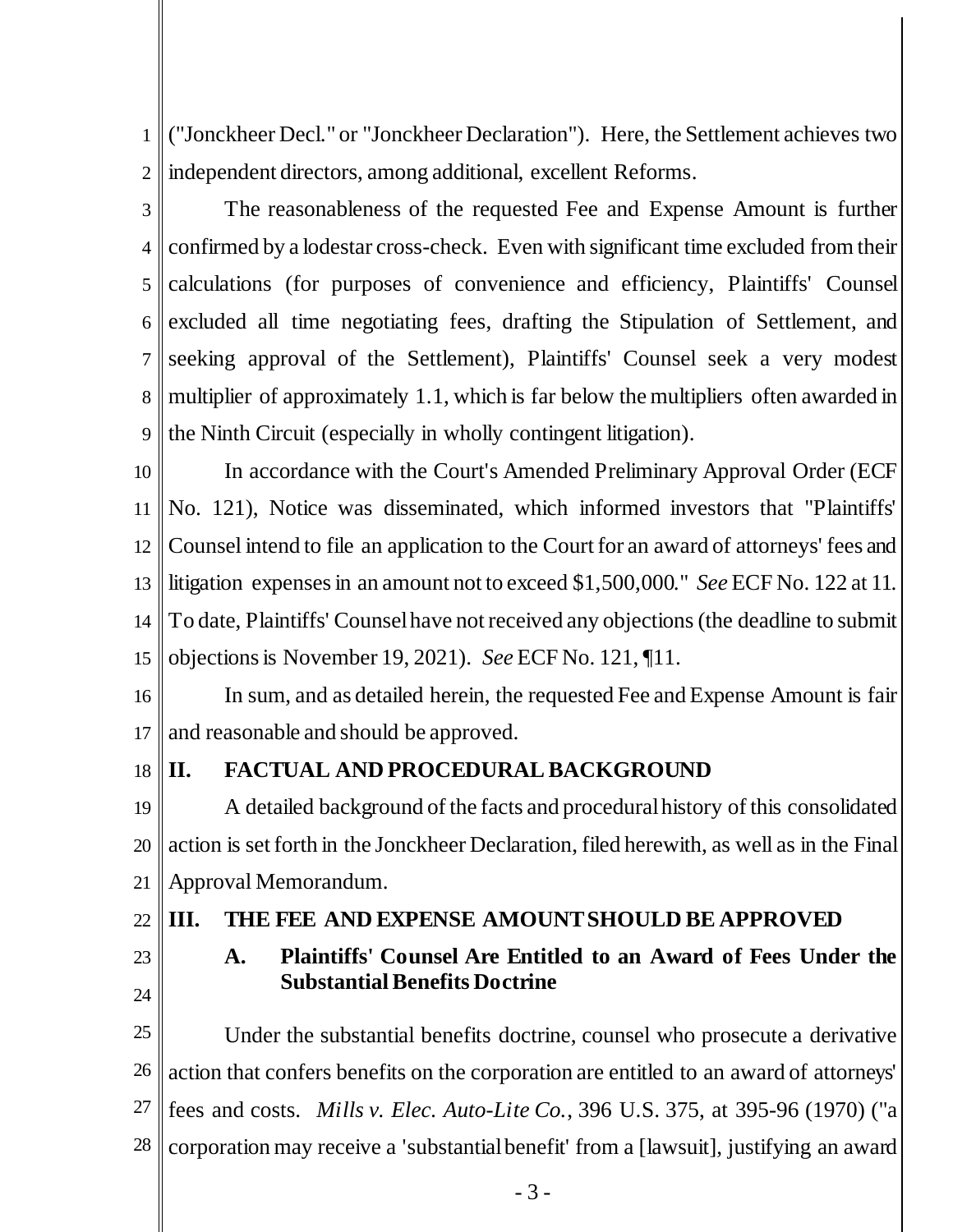1 2 3 of counsel fees, regardless of whether the benefit is pecuniary in nature," and "regardless of the relief granted, private stockholders' actions of this sort 'involve corporate therapeutics,' and furnish a benefit to all shareholders ....").

<span id="page-7-3"></span><span id="page-7-1"></span>4 5 6 7 8 9 10 11 12 13 Indeed, "courts consistently have approved attorneys' fees and expenses in shareholder actions where the plaintiffs' efforts resulted in significant corporate governance reforms but no monetary relief." *In re Rambus Inc. Derivative Litig.*, No. C 06-3513 JF (HRL), 2009 WL 166689, at \*3 (N.D. Cal. Jan. 20, 2009); *In re Google Inc. S'holder Derivative Litig.*, No. CV 13-11-04248-PJH, 2015 WL 12990195, at \*1-2 (N.D. Cal. Jan. 21, 2015) (awarding \$9.9 million fee for corporate governance enhancements); *Unite Nat'l Ret. Fund v. Watts*, No. Civ.A. 04CV3603DMC, 2005 WL 2877899, at \*5 (awarding \$9.2 million fee based on "the great benefit conferred upon [the company] as a result of the new corporate governance principles provided for in the settlement agreement").

<span id="page-7-4"></span>14 15 16 17 18 19 20 21 22 The Ninth Circuit has enumerated several factors to consider when determining the reasonableness of attorneys'fees awards in representative litigation, including: "'(1) the results achieved; (2) the risks of litigation; (3) the skill required and the quality of work; (4) the contingent nature of the fee; (5) the burdens carried by plaintiffs' counsel; and (6) the awards made in similar cases.'" *In re MRV Communs., Inc. Derivative Litig.*, No. CV 08-3800 GAF (MANx), 2013 WL 2897874, at  $*6$  (C.D. Cal. June 6, 2013).<sup>2</sup> As set forth below, the requested Fee and Expense Amount is reasonable and appropriate in light of the factors the Ninth Circuit traditionally considers in determining reasonable fee awards.

<span id="page-7-0"></span>23

### <span id="page-7-2"></span>**B. The Requested Fee and Expense Amount Is Fair and Reasonable in Light of the Substantial Benefits Obtained**

24

l

25 26 The U.S. Supreme Court has stated that "the most critical factor in determining the reasonableness of a fee award is the degree of success obtained."

<sup>27</sup> 28 <sup>2</sup> Here, as throughout, all emphasis is deemed added and citations and footnotes are deemed omitted unless otherwise noted.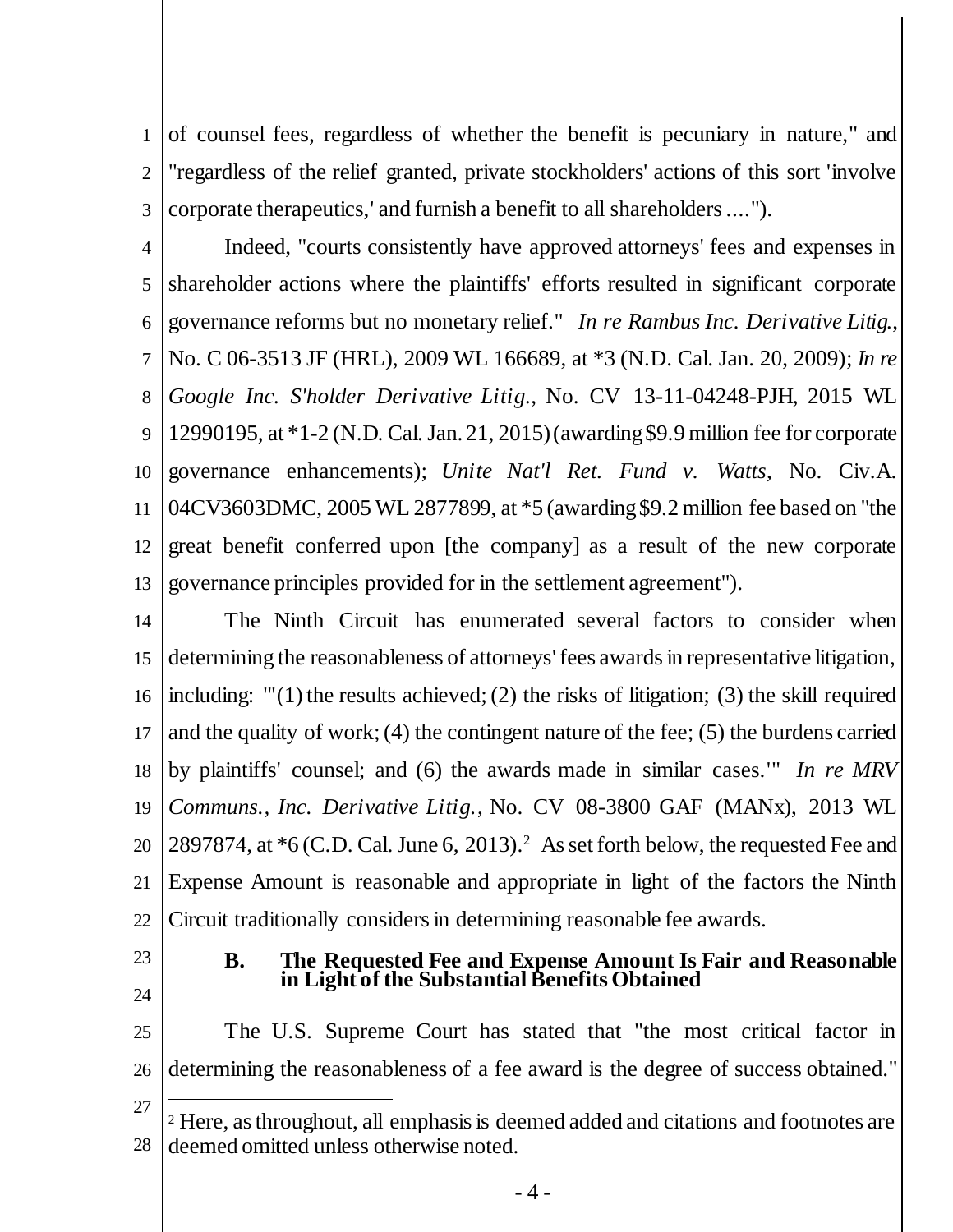<span id="page-8-2"></span>1 2 3 *Klein v. City of Laguna Beach*, 810 F.3d 693, 698-99 (9th Cir. 2016) (quoting *Farrar v. Hobby*, 506 U.S. 103, 114 (1992) (internal quotation marks omitted). Here, Plaintiffs' Counsel achieved a significant degree of success.<sup>3</sup>

<span id="page-8-0"></span>4

### <span id="page-8-1"></span>**1. Two New Independent Directors and Ongoing Board Changes**

5 6 7 8 9 10 11 12 13 14 15 Plaintiffs' Counsel's efforts were a "substantial and material factor contributing to" the "recent appointment of two independent directors," in addition to "ongoing changes to the Board." ECF No. 112-1 at Ex. A. As detailed in Plaintiffs' Final Approval Memorandum, given the turmoil at Banc during the relevant time period, Board turnover was critical to Banc becoming a stronger, more credible corporation and restoring investor confidence in the Company. *See* FA Mem. at 10-13. Even Banc acknowledged in an Annual Report filed with the U.S. Securities and Exchange Commission ("SEC") that "the material weakness identified" in 2016 related to "an inadequate tone at the top regarding the importance of internal control over financial reporting." Banc of California, Inc., Annual Report at 192 (Form 10-K) (Mar. 1, 2017), attached as Exhibit 3 to the Jonckheer Decl.

16 17 18 19 20 21 22 23 24 When Plaintiffs issued their litigation demands, Banc's Board was comprised of a majority of defendants who were alleged to have, among other things, engaged in undisclosed conflicts of interest, secret allegiances with other directors, and efforts to push whistleblowers out of the Company. *See* FA Mem. at 11-12. Critically, since Plaintiffs began issuing the litigation demands, defendants Benett, Karish, and Bowers have left the Board. As detailed in Plaintiffs' Final Approval Memorandum, the departure of defendants Benett and Karish was particularly significant in light of their alleged conflicts of interest and efforts to silence

25

j

<sup>26</sup> 27 28 <sup>3</sup> For a thorough discussion of the substantial benefits conferred upon Banc through the Settlement, please see the Final Approval Memorandum at §4.A. In an attempt to limit duplicative briefs, the following discussion is a high-level summary of these substantial benefits.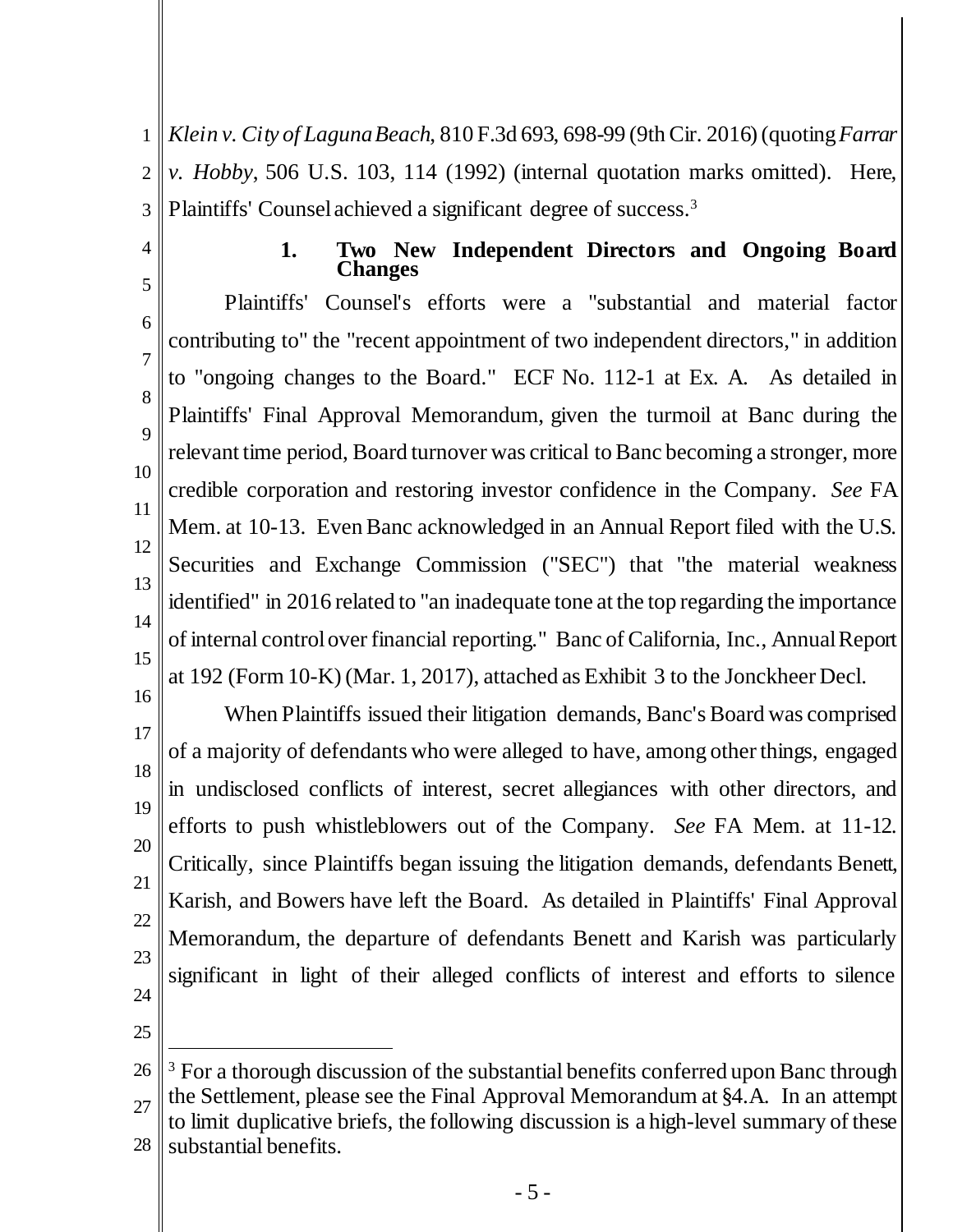1 2 whistleblowers. *See id.* at 11-12. Now, Banc's Board is comprised of nine independent directors and seven non-defendants.

3 4 5 6 7 8 9 10 11 12 13 14 15 Plaintiffs' efforts in achieving these ongoing Board changes, in addition to the appointment of two new independent directors—who Banc touts as being "extremely valuable to the Board"<sup>4</sup>—confer long-term value on the Company by leaving Banc with a stronger, more accountable Board, comprised of a supermajority of independent directors of various backgrounds. As explained in the Final Approval Memorandum, improving Banc's tone at the top was critical, as "independent boards are essential to a sound governance structure." CalPERS's Governance & Sustainability Principles at 11 (noting that "[i]ndependence also requires a lack of conflict between the director's personal, financial, or professional interest, and the interests of shareowners"), attached as Exhibit 5 to the Jonchkeer Decl.; *see also* FA Mem. at 12-13. Moreover, when the prior Board was tainted by serious conflicts and wrongdoing, as it was here, turnover is critical to reestablishing investor trust in the Company.

<span id="page-9-0"></span>16

## **2. Formal Whistleblower Policy**

17 18 19 20 In addition to these valuable Board changes, the Settlement requires that Banc adopt a formal Whistleblower Policy. *See* ECF No. 112-1 at Ex. B. This Reform is essential to addressing serious allegations at Banc that whistleblower reports went unanswered and whistleblowers were retaliated against.

21 22 23 24 25 As explained in the Final Approval Memorandum, when the settling parties began negotiating the Settlement, Banc's policies did not reference an independent whistleblower hotline and did not include a formal Whistleblower Policy. FA Mem. at 13. Rather, Banc's Code of Ethics noted that potential violations could be reported anonymously to certain individuals within the Company.

26

l

<sup>27</sup> 28 <sup>4</sup> *See* Banc of California, Inc., Current Report (Form 8-K) (Nov. 7, 2019) & Exhibit, attached as Exhibit 4 to the Jonckheer Decl.; *see also* FA Mem. at 10-13.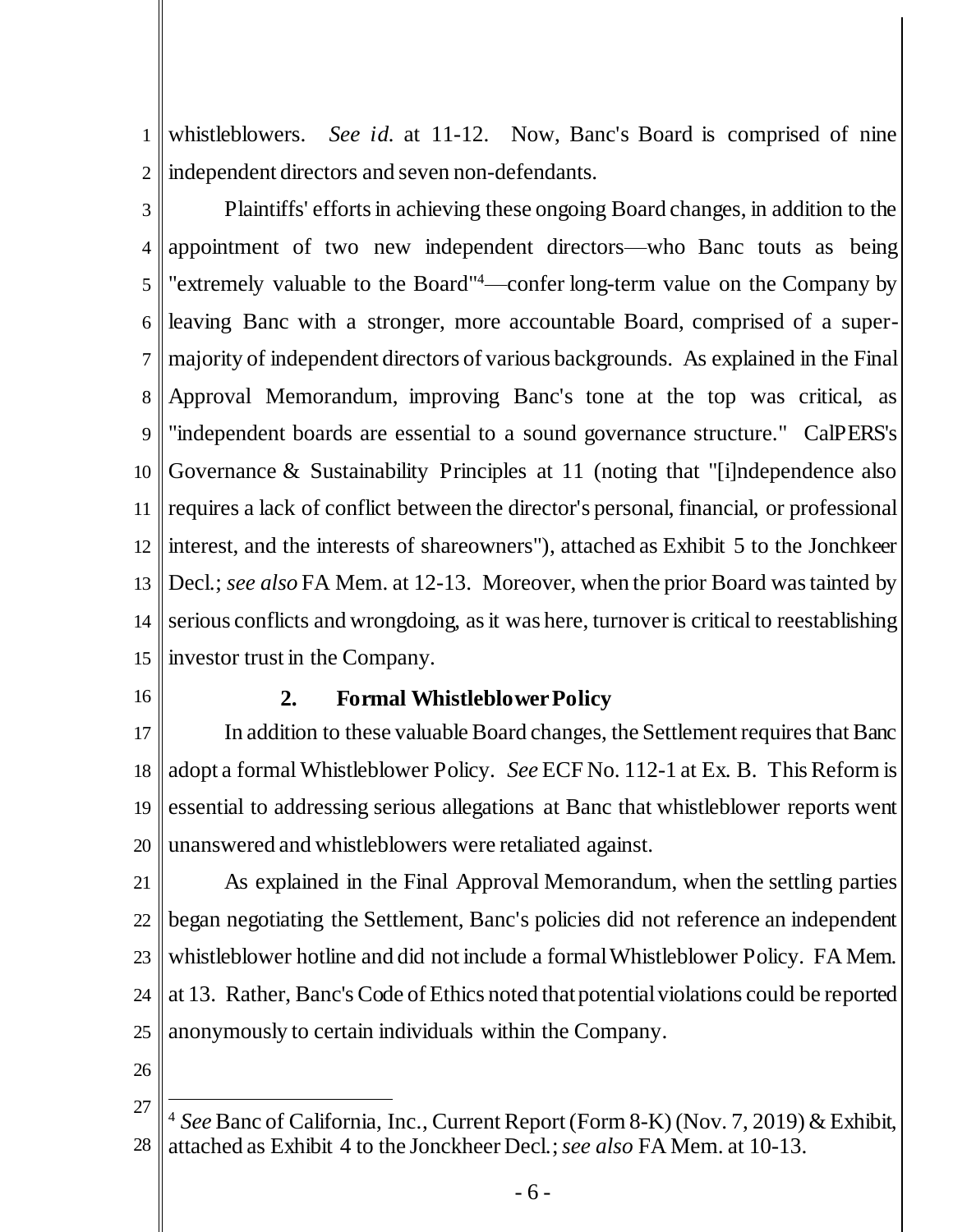1 2 3 4 5 6 7 Now, as part of the Settlement, Banc's Board has embraced a formal Whistleblower Policy, which emphasizes the importance and necessity of reporting potential wrongdoing, requires Banc to engage an independent whistleblower hotline, reassures employees that retaliation is forbidden, requires documentation and reporting regarding complaints and investigations, and mandates that information regarding the whistleblower hotline be conspicuously posted on the Company's intranet and throughout its facilities. *See* FA Mem. at 13-15.

8 9 10 11 12 13 14 15 In sum, this new Whistleblower Policy emphasizes the importance of compliance and provides a meaningful avenue for those within the Company to report and detect potentialwrongdoing. *See* CalPERS' Governance & Sustainability Principles at 31 (Jonckheer Decl., Ex. 5) ("The board should ensure that the company has in place an independent, confidential mechanism whereby an employee, supplier or other stakeholder can (without fear of retribution) raise issues of particular concern with regard to potential or suspected breaches of a company's code of ethics or local law.").

<span id="page-10-0"></span>16

#### **3. Enhancements to Code of Ethics:**

17 18 19 20 21 22 23 24 25 26 Plaintiffs' Counsel's efforts were also substantial and material factors contributing to important revisions to Banc's Code of Ethics, which were implemented during the parties' settlement negotiations. *See* ECF No. 112-1, Ex. A. First, Banc's Code of Ethics now references the Company's whistleblower hotline, which emphasizes to employees that they may now make reports anonymously, through an independent, third-party hotline. *Id*. Second, Banc's Code of Ethics now enhances its process for reviewing and granting requested waivers to its Code of Ethics (which would have included the conflicts of interest at issue in this Action) to make sure any such request is properly vetted and fully disclosed. *Id.*; *see also*  FA Mem. at 15-16.

- 27
- 28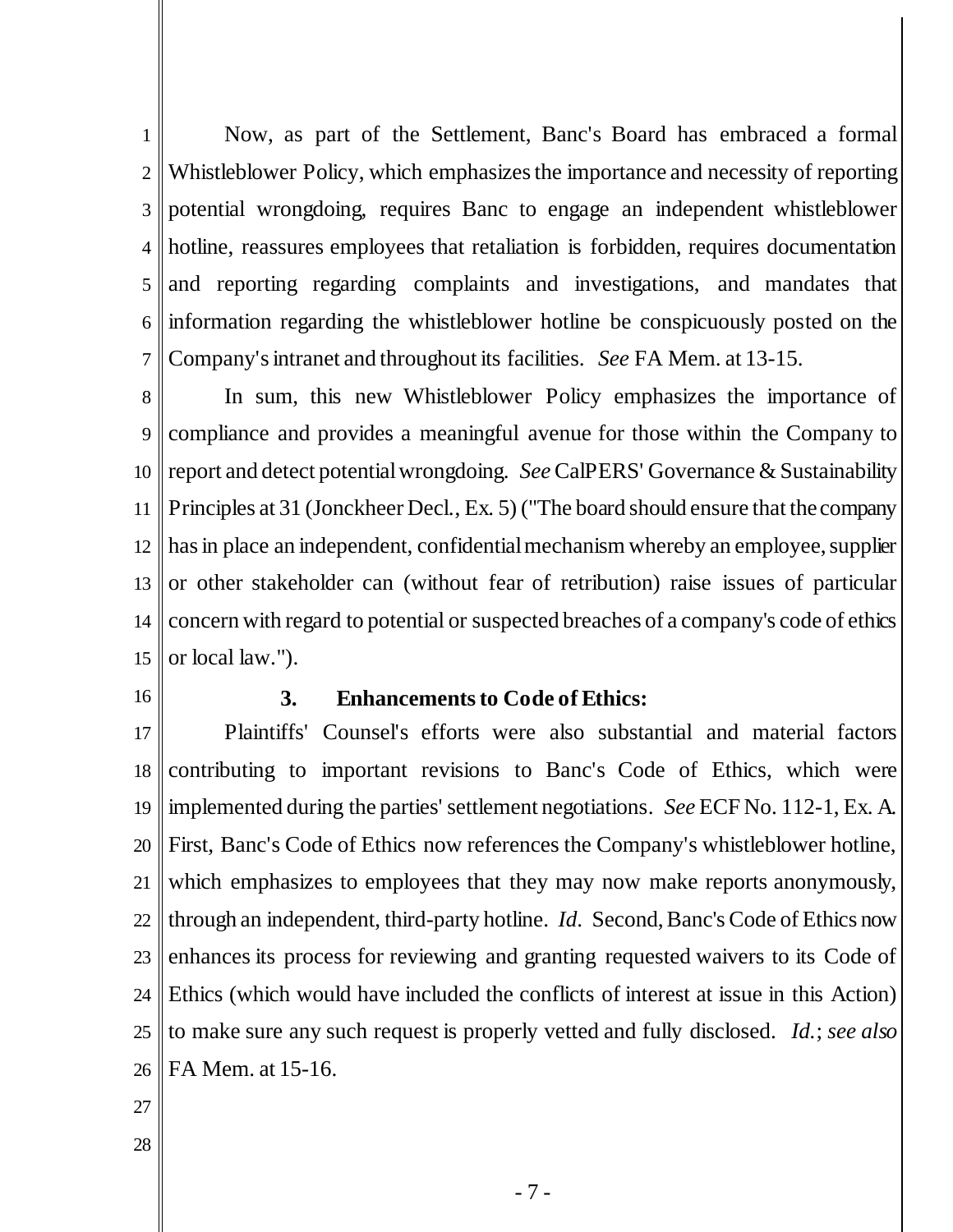# <span id="page-11-2"></span>**4. Mandatory Attendance at Shareholder Meetings**

Finally, the Settlement requires that each member of the Board attend each annual shareholder meeting, unless they are unable to after reasonable, good-faith efforts. *See* ECF No. 112-1 at Ex. A. This reform requires directors to be present and accountable to shareholders, as directors will be able to respond directly to questions from shareholders. *See Basaraba v. Greenberg*, No. CV 13-5061 PSG (SHX), 2014 WL 12591677, at \*4 (C.D. Cal. Nov. 10, 2014) (even an "expectation[]" that board members attend the annual meeting provided "some benefit to shareholders");*see also* FA Mem. at 16.

10 11 12 13 14 15 16 17 18 19 20 Collectively, the value of these Reforms and their positive effect on the Company's intrinsic value are substantial. *Maher v. Zapata Corp.*, 714 F.2d 436, 461 (5th Cir. 1983) ("effects of the suit on the functioning of the corporation may have a substantially greater economic impact on it, both long- and short-term, than the dollar amount of any likely judgment"); *In re Schering-Plough Corp. S'holders Derivative Litig.*, 2008 WL 185809, at \*1, \*5 (D.N.Y. Jan. 14, 2008) ("The adoption of the corporate governance and compliance mechanisms required by the settlement can prevent breakdowns in oversight that would otherwise subject the company to the risk of regulatory action, or uncover and remedy a problem at the early stages before it becomes the subject of a government investigation. Effective corporate governance can also affect stock price by bolstering investor confidence and improving consumer perceptions.").

<span id="page-11-1"></span>21

<span id="page-11-0"></span>1

2

3

4

5

6

7

8

<span id="page-11-4"></span>9

22

#### <span id="page-11-3"></span>**5. Comparable Derivative Settlements Support the Fee and Expense Amount**

23 24 25 26 27 28 Fee awards approved in comparable derivative settlements confirm the reasonableness of the requested Fee and Expense Amount. For example, in *Tile Shop Holdings, Inc. Stockholder Derivative Litigation*, Case No. 10884-VCG (Del. Ch. 2018) (attached as Exhibits 1 and 8 to the Jonckheer Decl.), plaintiffs settled for governance reforms including one new independent director, creation of a compliance department to oversee the Code of Ethics, revisions to the Code of

- 8 -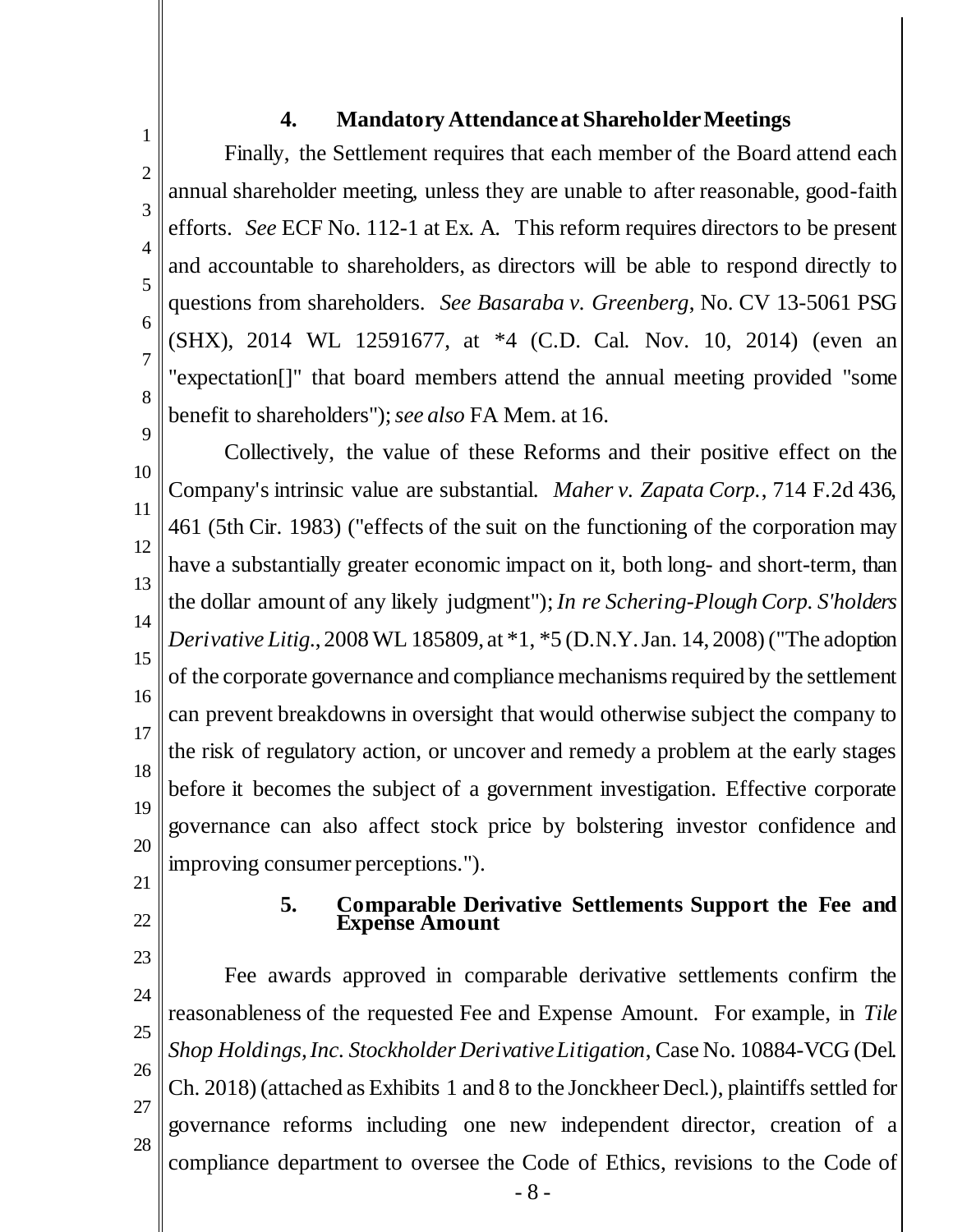1 2 3 4 5 6 7 8 9 10 Ethics, and amendments to a Related Persons Policy. In ruling on the plaintiffs' contested motion for fees, the Court of Chancery recognized that "getting an independent director is a substantial benefit to the corporation…. It seemed to me that about *a million dollars was a proper plaintiff firm recovery for achieving the independent director alone*." Jonchkeer Decl., Ex. 1 at 41:12-15, 42:8-11. The court found that the remaining governance was worth approximately \$250,000, and awarded a total of \$1,250,000 in attorneys' fees. *See id.* at 42:24-43:11. The Court of Chancery noted that the benefit conferred was the primary factor when arriving at \$1,250,000, and that this amount was "not out of line" with counsel's lodestar, as it represented a "modest multiplier" of approximately 1.1. *Id*. at 43:5-11.

<span id="page-12-1"></span>11 12 13 14 15 16 17 18 Consistent with this finding in *Tile Shop*, the Delaware Court of Chancery emphasized the significant value of obtaining a new independent director in *In re TerraForm Power, Inc. Derivative Litigation*, C.A. No. 11898-CB (consol.). In *TerraForm*, the Court awarded \$3 million in attorneys' fees (in a non-contingent fee case) for a settlement that was comprised of three corporate governance reforms, one of which was adding an independent director to the Board. Tr. at 21:11-13, *In re TerraForm Power, Inc. Derivative Litig.*, C.A. No. 11898-CB (consol.) (Del. Ch. Dec. 19, 2016; Dec. 30, 2016). During the hearing, the court recognized:

<span id="page-12-0"></span>I do think there are meaningful benefits here that certainly warrant the settlement .... They include separating TERP's information technology systems from SunEdison, being the first one. *The second being the addition of an independent board member, which is relief that would have been difficult for the Court to judicially order and certainly is a good thing*. And then lastly, putting into the COO position somebody not aligned, as had been the case historically, with SunEdison. All of these are meaningful benefits.

23

19

20

21

22

24 25 26 27 28 *Id.* at 20:6-21-21:1 (emphasis added);*see also In re Activision Blizzard, Inc. S'holder Litig.*, 124 A.3d 1025, 1071 (Del. Ch. 2015) (noting that "precedent suggests that an award of \$5-10 million could be justified" where non-monetary components of derivative settlement included two independent directors rendering board majority independent, and reduction of insiders' voting power).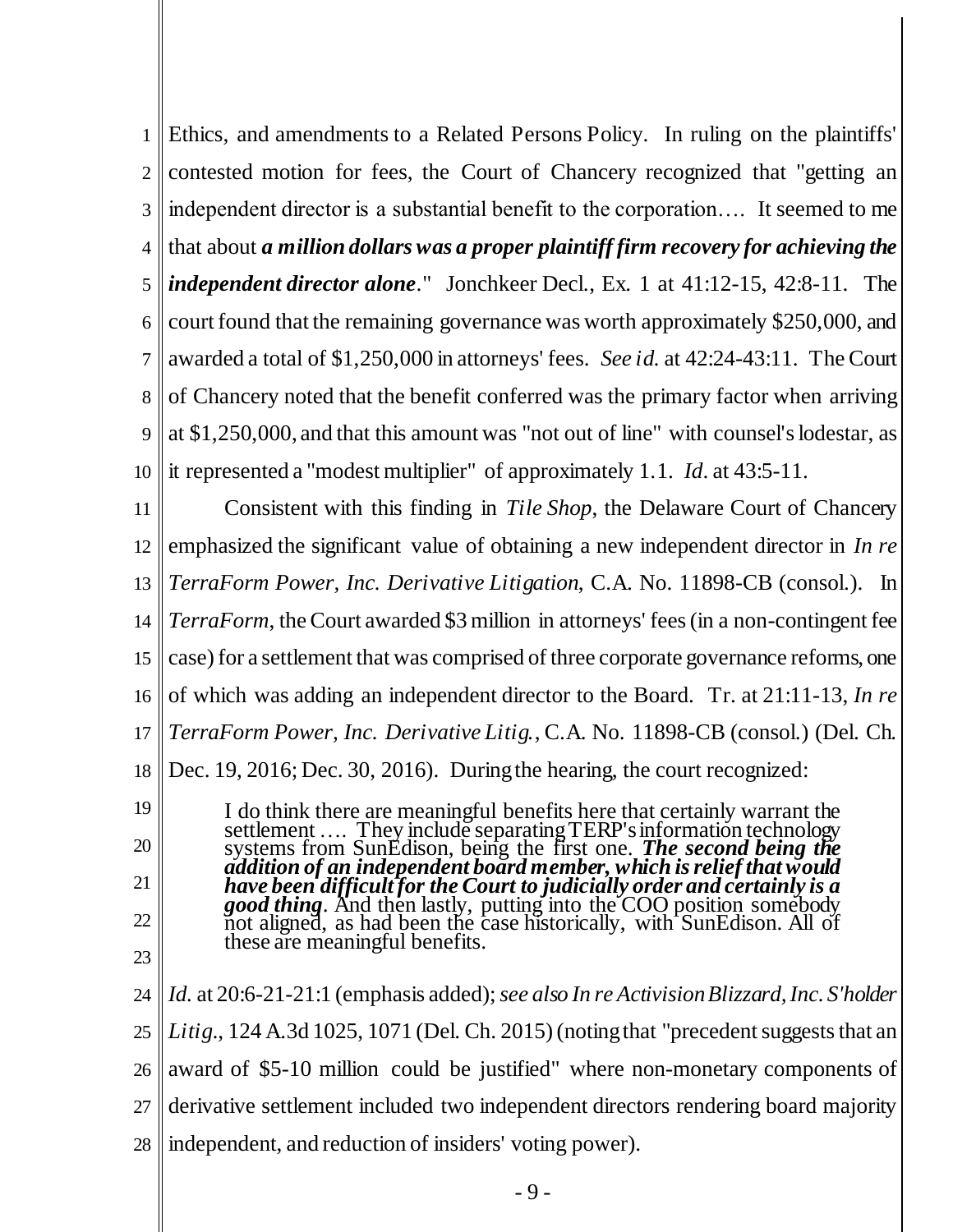1 2 3 4 5 6 7 8 9 10 11 Similarly, in *van der Gracht de Rommerswael v. Auerbach, et al. (Puma Biotechnology, Inc.)*, Case No. 8:18-cv-00236-AG-JCG(C.D. Cal. 2019), plaintiffs achieved a governance-only derivative settlement, and the primary benefits obtained were an independent director and a new Research and Development Committee to review the Company's new drug applications. Stipulation of Settlement, *van der Gracht de Rommerswael v. Auerbach (Puma Biotechnology, Inc.)*, 8:18-cv-00236- AG-JCG (C.D. Cal. Sept. 28, 2018), ECF No. 17-1. The Court awarded \$1,175,000 in fees, which amounted to a lodestar multiplier of approximately 1.7. *van der Gracht de Rommerswael v. Auerbach (Puma Biotechnology, Inc.)*, 8:18-cv-00236- AG-JCG, slip op. at 4, 7 (C.D. Cal. Jan. 7, 2019), ECF No. 32, attached as Exhibit 10 to the Jonckheer Decl.

12 13 14 15 16 17 18 19 20 21 Finally, in *Wilfred v. Modany, et al.* (*ITT Educational Services, Inc.)*, Case No. 13-cv-3110 (JPO) (S.D.N.Y. 2016), the court awarded \$1,100,000 in fees in a governance-only derivative settlement that achieved two new independent directors, among other reforms, which included improvements to the Company's whistleblower policies (though not a formal, stand-alone policy, as Plaintiffs achieved here). *Wilfred v. Modany*, No. 13-cv-3110 (JPO) (S.D.N.Y. Apr. 6, 2016), ECF No. 67, attached as Exhibit 11 to the Jonckheer Decl; Stipulation and Agreement of Settlement, *Wilfred v. Modany*, No. 13-cv-3110 (JPO) (S.D.N.Y. Jan. 26, 2016), ECF No. 60-1, attached as Exhibit 12 to the Jonckheer Decl. The fee award of \$1,100,000 amounted to a negative multiplier. *See id.*

- 22 23 24 25 26 As here, the settlements in *Tile Shop*, *Puma*, and *ITT* were all reached before the parties litigated a motion to dismiss. As reflected through the foregoing comparable settlements, the Reforms achieved through the Settlement confer substantial benefits upon Banc that warrant the requested Fee and Expense Amount.
- 27
- 28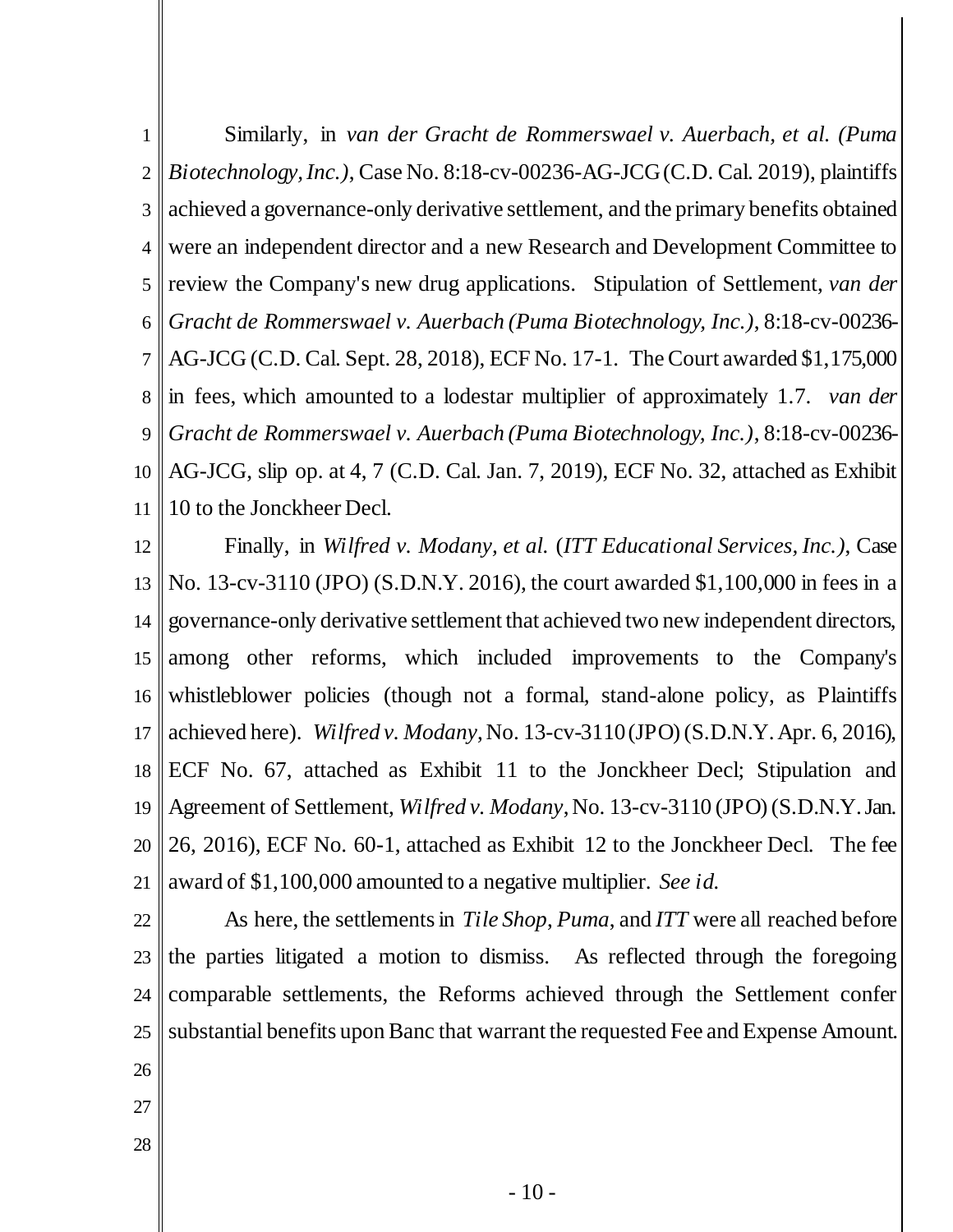# **C. The Other Ninth Circuit Factors Support the Requested Award**

In addition to the success achieved and comparison to comparable settlements, the other pertinent factors also support Plaintiffs' Counsel's entitlement to a reasonable fee and expense award.

<span id="page-14-0"></span>1

2

3

4

<span id="page-14-3"></span>5 6 7 8  $\overline{Q}$ 10 11 12 13 14 15 As discussed in the Final Approval Memorandum and in the Jonckheer Declaration, Plaintiffs' Counsel faced substantial risks in this litigation based on the difficulty of Maryland law and the complexity of the facts. *See* FA Mem. at 16-19. Even if Plaintiffs could overcome the hurdle of alleging that their demands were wrongfully refused, a Maryland corporation may through its charter limit the liability of its directors and officers to the corporation or its shareholders for money damages. *See* Md. Code Ann., Corps. & Ass'ns §2-405.2. The charter may eliminate liability of directors and officers for money damages, except for (1) the amount of any "improper benefit or profit in money, property, or services … actually received" or (2) "active and deliberate dishonesty." Md. Code Ann., Cts. & Jud. Proc. §5-418. Banc's charter limits its directors and officers' liability accordingly, setting a very high bar for successfully prosecuting the derivative claims.

- 16 17 18 19 20 21 Their ability to obtain an excellent settlement in the face of these obstacles clearly displays the skill of their representation and the quality of their work against able and resourceful adversaries. Indeed, counsel on all sides are highly experienced in complex shareholder litigation, which resulted in hard-fought litigation and arm'slength settlement discussions. *See* FA Mem. at 20.
- <span id="page-14-2"></span><span id="page-14-1"></span>22 23  $24$ 25 26 27 28 Additionally, Plaintiffs' Counsel's fee should "take into account the risk of representing … Plaintiffs on a contingency basis over a period of over [three] years." *Bennett v. SimplexGrinnell LP*, No. 11-cv-01854-JST, 2015 WL 12932332, at \*6 (N.D. Cal. Sept. 3, 2015). Courts routinely recognize that contingent litigation warrants a "modest premium over the pay that plaintiffs' attorneys command in a noncontingency undertaking." *Dr. Pepper/Seven Up Cos., Inc. S'Holders Litig.*, No. 13109, 1996 WL 74214, at \*5 (Del. Ch. Feb. 9, 1996); *In re Vitalink Commc'ns* 
	- 11 -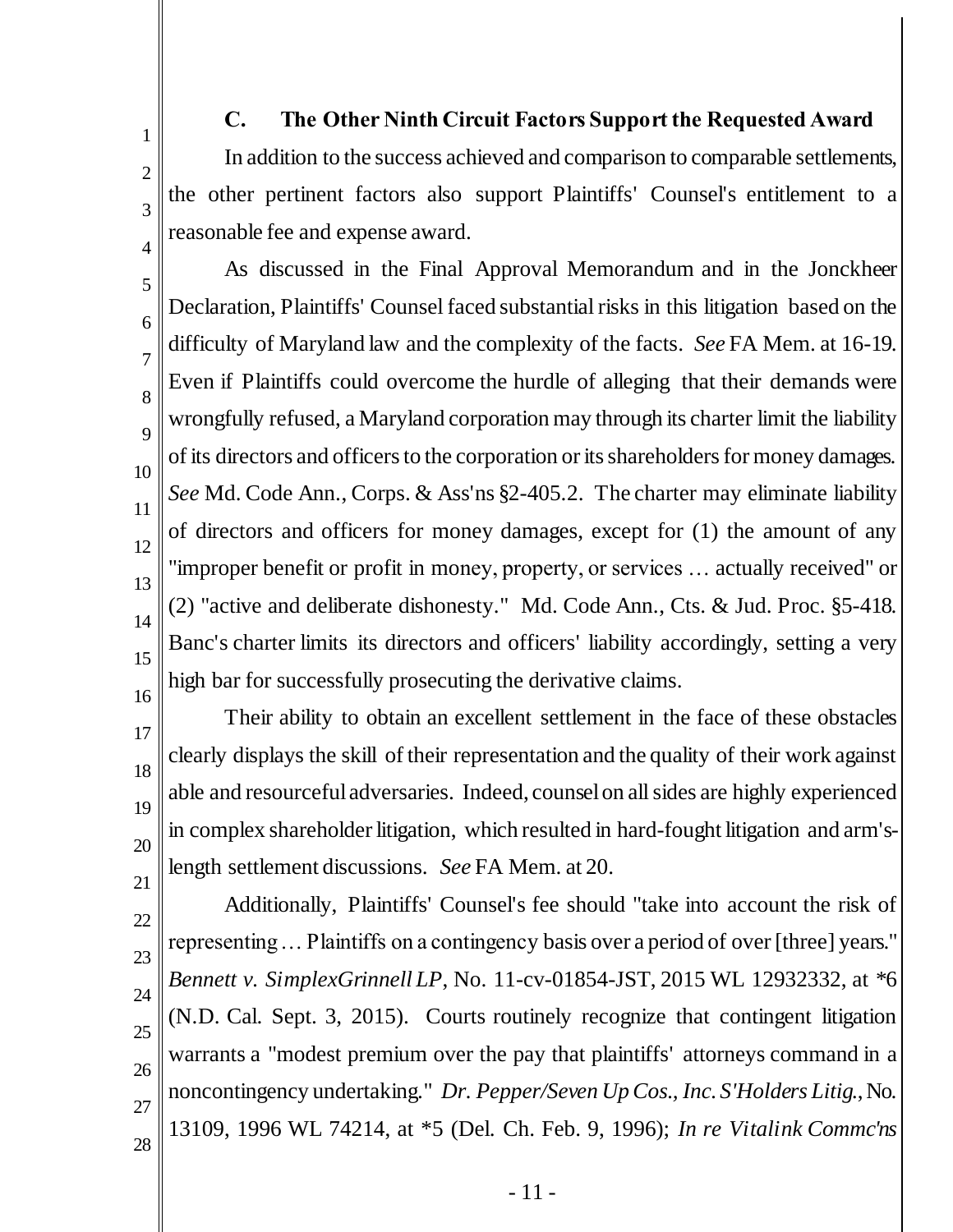1 2 3 4 5 6 7 *Corp. S'holders Litig.*, No. 12085, 1991 WL 238816, at \*17 (Del. Ch. Nov. 8, 1991) ("In all fairness, the contingent nature of [counsel's] fee agreement demands a higher fee for [their] work."). Plaintiffs' Counsel litigated this case on a fully contingent basis knowing that it would likely entail hundreds of hours of firm time and thousands of dollars in upfront costs that might not be recouped for years, or ever. As such, the contingent nature of this litigation provides further support for requested Fee and Expense Amount.

<span id="page-15-0"></span>8

9

### <span id="page-15-2"></span>**D. The Time and Effort Required—aLodestar Cross-Check Supports the Reasonableness of the Fee and Expense Amount**

<span id="page-15-1"></span>10 11 12 13 14 15 16 17 18 19 While Plaintiffs' Counsel's fee request is based on the substantial benefits achieved, the Court may look to Plaintiffs' Counsel's collective "lodestar" as a crosscheck for assessing the reasonableness of an award. *In re OSI Sys., Inc. Derivative Litig.*, No. CV-14-2910-MWF (MRWXx), 2017 WL 5642304, at \*5 (C.D. Cal. May 2, 2017) ("*OSI Sys.*"). In *Vizcaino v. Microsoft Corp.*, 290 F.3d 1043 (9th Cir. 2002), the Ninth Circuit approved the lodestar method as a "cross-check" against a percentage award and noted that "'courts have routinely enhanced the lodestar to reflect the risk of non-payment in common fund cases.'" 290 F. 3d at 1051-52; *see also id.* at App'x & n.6 (listing lodestar multipliers for twenty-four settlements averaging 3.28).

20 21 22 23 24 25 The requested Fee and Expense Amount is reasonable in light of Plaintiffs' Counsel's substantial investments of time and expenses on a wholly contingent basis. Plaintiff's Counsel devoted a total of 2044.3 hours to the investigation of the alleged wrongdoing, issuance of litigation demands, commencement and prosecution of the litigation, and settlement of the case, incurring a collectively lodestar of \$1,264,628.50.<sup>5</sup> Jonckheer Decl., ¶[67-68. Plaintiffs' Counsel's lodestar reflects

26

j

27 28 <sup>5</sup> This lodestar is based on an hourly rate ranging from \$650 to \$950 for partners, \$375 to \$850 for associates and of counsel attorneys, and \$200 to \$305 for professional staff. Comparable rates for attorneys have been approved by federal and state courts throughout the nation, including this Court. *See Roberti v. OSI Sys.,*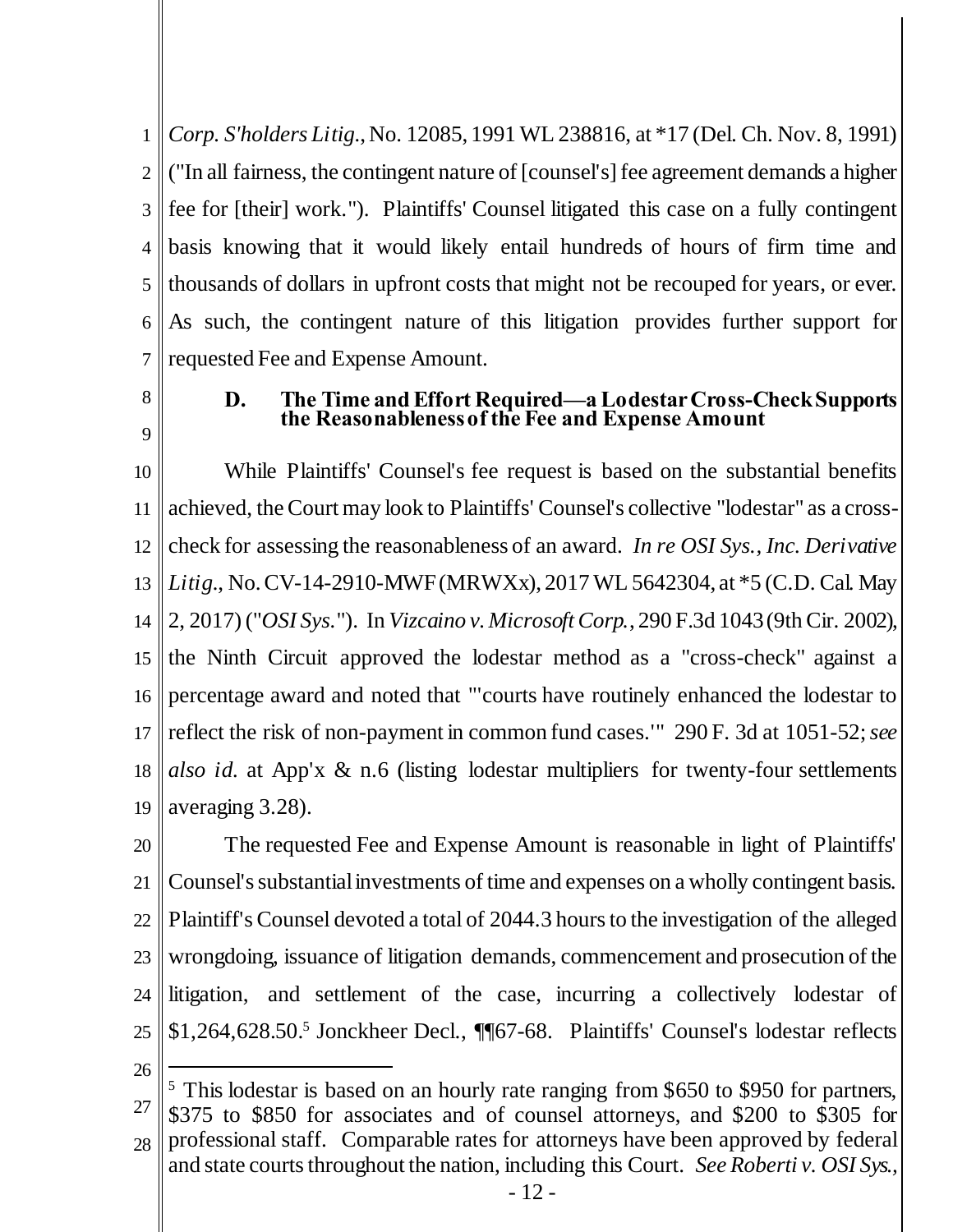1 2 3 4 5 6 7 8 9 over four years of litigation where they dedicated considerable time and resources in the investigation and prosecution of the alleged wrongdoing. This investment is commensurate with the challenges confronted and necessary to secure the benefits achieved for Banc. Notably, the hours reported include time through the date the parties executed a Memorandum of Settlement ("MOU"), documenting their agreement in principle to settle the case, and exclude significant time spent trying to negotiate an agreed-upon fee, drafting and negotiating the formal Stipulation, as well as time briefing their motions for preliminary approval of the settlement, final approval of the settlement, and the instant motion for attorneys' fees and expenses.

10 11 12 13 14 15 16 17 18 19 20 21 22 23 As set forth in the accompanying declarations, Plaintiffs' Counsel's efforts can be broken down into three phases of litigation: (a) pre-filing investigation and drafting of their respective litigation demands complaints (totaling approximately \$551,444.75 in lodestar), (b) litigating the consolidated action through the filing of a consolidated complaint and issuance of the November 15, 2019 Demand (as defined in the Final Approval Memorandum) (totaling approximately \$443,256.25 in lodestar), and (c) engaging in extensive, hard-fought and protracted settlement negotiations (totaling approximately \$269,927.50 in lodestar).<sup>6</sup> Each of the three firms comprising Plaintiffs' Counsel has provided for the Court detailed lodestar analyses broken down in this fashion, by timekeeper. *See* Jonckheer Decl., ¶¶60-62; Declaration of Ashley R. Rifkin on Behalf of Robbins LLP in Support of Plaintiffs' Motion for a Fee and Expense Award, ¶¶6-10; Declaration of Marshall Dees on Behalf of Holzer & Holzer, LLC in Support of Plaintiffs' Motion for a Fee and Expense Award, ¶¶12-14.

24

j

<sup>25</sup> 26 *Inc.*, No. CV-13-09174 MWF (MRW), 2015 WL 8329916, at \*7 (C.D. Cal. Dec. 8, 2015) (approving hourly rates of \$525 to \$975 per hour for complex litigation attorneys with 15 or more years of experience).

<sup>27</sup> 28 <sup>6</sup> Plaintiffs have broken down these phases of litigation by time period, and thus, there may be some (albeit minimal) overlap among the categories.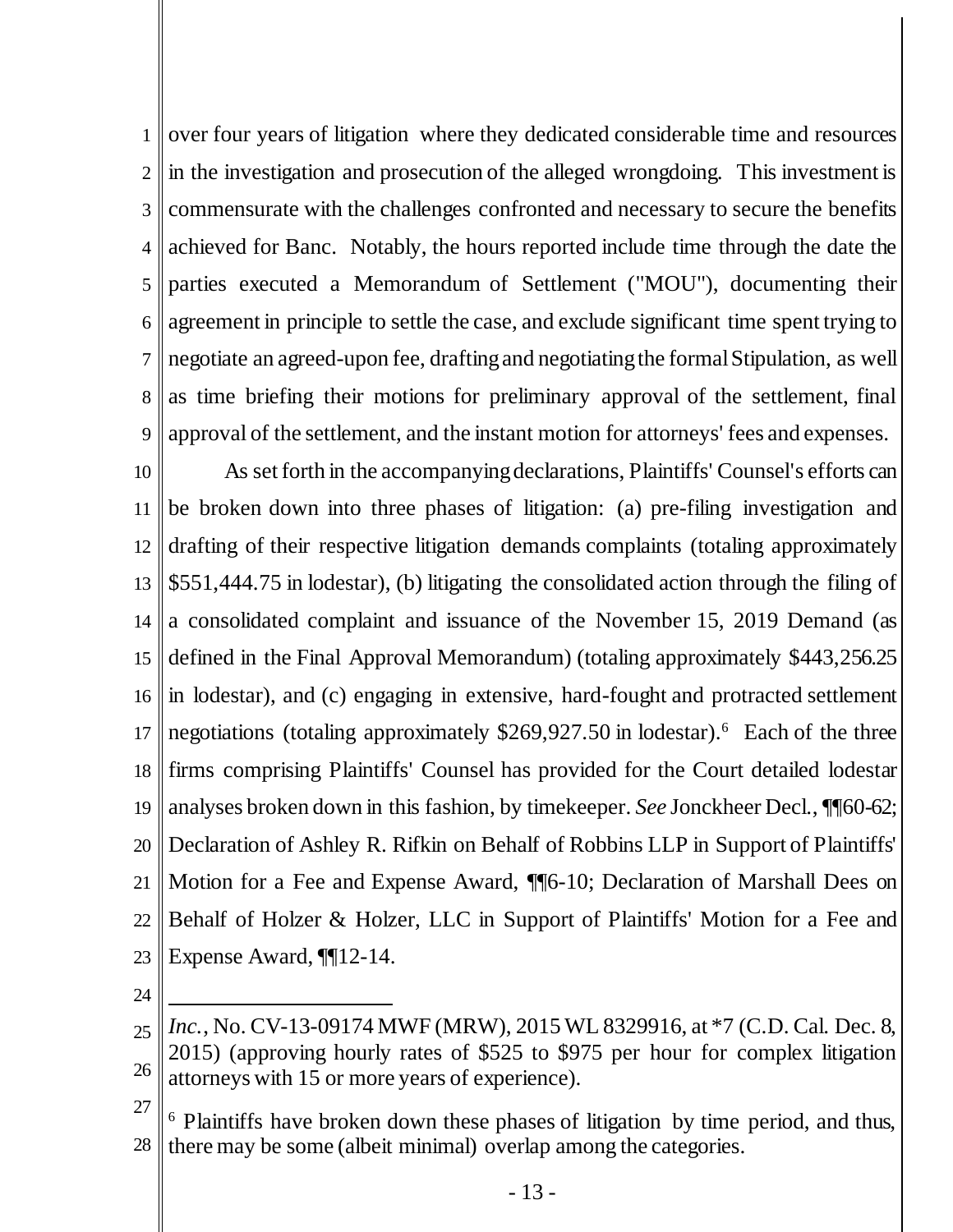1 2 3 4 5 6 7 8 9 10 11 12 13 14 15 16 17 18 19 20 21 To summarize their collective time and efforts, Plaintiffs' Counsel's work included: (a) factual investigation, including, but not limited to, inspecting, analyzing, and reviewing Banc's public filings with the SEC, press releases, announcements, transcripts of investor conference calls, and news articles; (b) consulting with an accounting expert; (c) drafting numerous litigation demand letters; (d) drafting their complaints, including the Consolidated Complaint; (e) researching the applicable law with respect to the claims asserted and the potential defenses thereto; (f) reviewing and analyzing securities analysts' reports and advisories and media reports about the Company; (g) reviewing and analyzing the pleadings contained in the Securities Action (as defined in the Final Approval Memorandum), as well as other lawsuits relevant to the allegations made in the case and the litigation demands; (h) researching the Company's internal corporate governance policies, processes, and procedures, as well as those of the Company's peers; (i) preparing and submitting a detailed settlement demand and modified demands over the course of the Parties' settlement negotiations; (j) engaging in extensive settlement discussions with counsel for Defendants regarding the specific facts, the perceived strengths and weakness of the claims and defenses thereto, and the remedies that might be secured through litigation as compared to those that could be secured through settlement; (k) negotiating the terms of the MOU embodying the principal substantive settlement terms; and (l) negotiating the comprehensive final Stipulation and Agreement of Settlement.<sup>7</sup>

- 22 23 In addition to their total lodestar of \$1,264,628.50, Plaintiffs' Counsel also have unreimbursed litigation costs totaling approximately \$20,528.51. The Fee and
- 24

<sup>25</sup> 26 27 28 l <sup>7</sup> Since the Parties agreed to seek to consolidate the actions and appoint a leadership structure, Plaintiffs' Counsel have continuously acted in good-faith to coordinate their efforts and avoid duplicative work. Plaintiffs' Counsel were also conservative in safeguarding against overbilling and, among other things, ceased substantive casework upon reaching an agreement in principle to settle months before the Settlement was executed.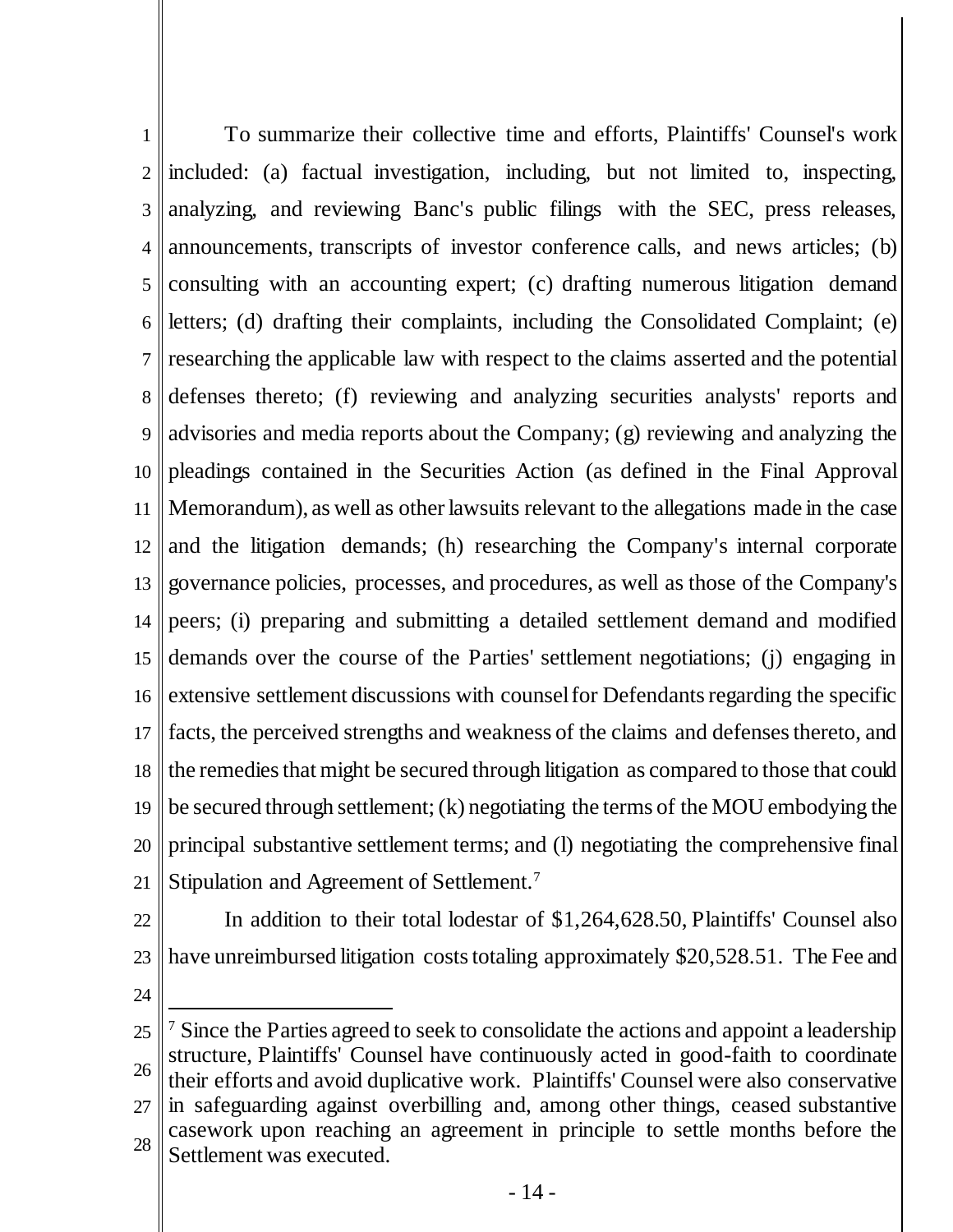<span id="page-18-3"></span>1 2 3 4 5 6 Expense Amount therefore equates to a lodestar multiplier of approximately 1.1. This multiplier is unquestionably reasonable, especially given the substantial benefits achieved, and is well below the positive multiplier typically applied in other securities and derivative litigation. *See Vizcaino*, 290 F.3d at 1051-52, Appendix & n.6 (upholding a multiplier of 3.65 in a shareholder settlement and analyzing twentythree approved shareholder settlements, with an average multiplier of 3.28).

7 8 9 In sum, a lodestar cross-check supports that the requested Fee and Expense Amount is unquestionably reasonable, especially given the substantial benefits achieved.

10

#### <span id="page-18-0"></span>**IV. THE SERVICE AWARDS SHOULD BE APPROVED**

<span id="page-18-2"></span>11 12 13 14 15 16 17 18 19 20 Plaintiffs respectfully request that the Court approve a service award of \$2,000 for each Plaintiff, to be paid from the amount of fees awarded by the Court, In recognition of the substantial benefits that Plaintiffs have helped create for Banc. *See OSI Sys.*, 2017 WL 5642304, at \*5 (awarding a \$5,000 incentive award and finding that "'[n]amed plaintiffs … are eligible for reasonable incentive payments'" and "[a]n .'"). Plaintiffs stepped forward and willingly undertook responsibilities that go along with litigating a representative action on behalf of a company, including verifying complaints and holding ownership in Banc stock in order to maintain standing. The modest service awards, to be deducted from the fees awarded to counsel, should therefore be approved.

21

# <span id="page-18-1"></span>**V. CONCLUSION**

22 23 24 Plaintiffs respectfully request that the Court award \$1.5 million in fees and expenses to Plaintiffs' Counsel, including the Service Awards of \$2,000 to be paid therefrom.

- 25
- 26
- 27
- 28